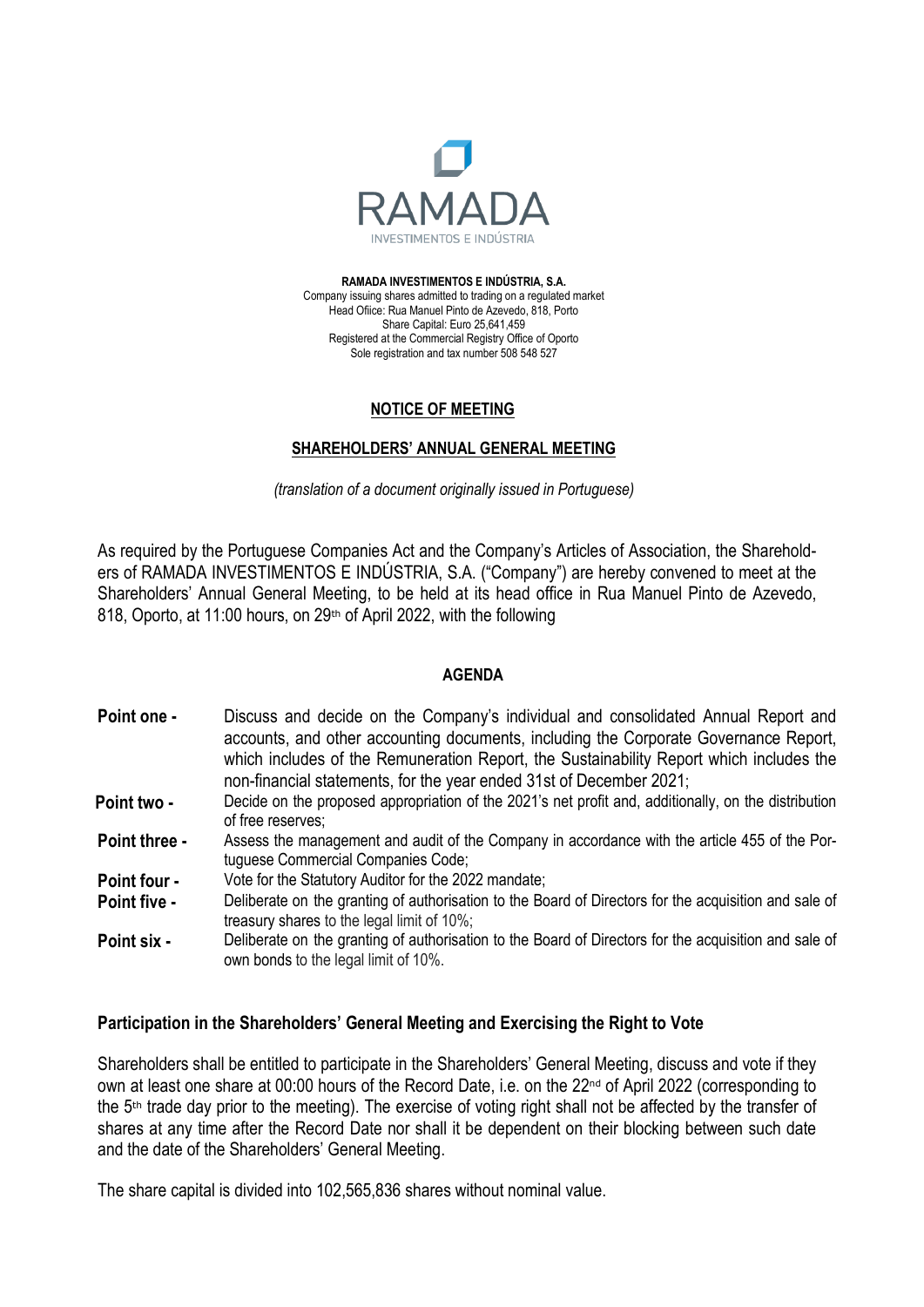Every shareholder wishing to participate in the Shareholders' General Meeting shall state his/her intention in writing to the financial intermediary where the respective individual securities account is open, at the latest by 23:59 hours of the 21<sup>st</sup> of April 2022. This may be done by using the form available on the Company's website [\(www.ramadainvestimentos.pt\)](http://www.ramadainvestimentos.pt/) from the date of publication of this notice of meeting on.

The financial intermediary that is informed of its client's intention to participate in the Shareholders' General Meeting shall transmit this intention and send written information on the number of shares registered in the name of such shareholder, with reference to the Record Date, to the Chairman of the Shareholders' General Meeting until 23:59 hours of the 22<sup>nd</sup> of April 2022. In order to do so, the financial intermediary may send it to the email address [sede@ramadainvestimentos.pt.](mailto:sede@ramadainvestimentos.pt)

Shareholders who, acting as professionals, hold shares in his/her/its own name but on behalf of his/her/its clients and wish to vote in different directions with his/her/its shares shall, apart from submitting the documents mentioned above, present to the Chairman of the Shareholders' General Meeting, until the 23:59 hours of the 22<sup>nd</sup> of April 2022 by using sufficient and adequate means of proof, (i) the identification of each client and the number of shares entitled to vote on such client's behalf, as well as, (ii) the voting instructions given by each client for each point of the agenda.

The shareholders who, having stated their intention to participate in the Shareholders' General Meeting, sell the shares between the Record Date and the end of the Shareholders' General Meeting, shall immediately inform the Chairman of the Shareholders' General Meeting and CMVM (the Portuguese Securities Market Commission). Regarding the information to be sent to the Chairman of the Shareholders' General Meeting, the shareholders may send it to the email address [sede@ramadainvestimentos.pt.](mailto:sede@ramadainvestimentos.pt)

# **Right to apply for inclusion of items in the agenda, to submit proposals and to access information at the Shareholders' General Meeting**

Pursuant to article 23-A of the Portuguese Securities Code, only shareholders holding shares corresponding to, at least, 2% of the Company's share capital are entitled to:

- i. Apply for inclusion of new items in the agenda, under the terms of article 378 of the Portuguese Companies Code, provided that this application is accompanied by a proposal to be submitted for each agenda item requested;
- ii. Apply for inclusion of proposals in relation to items included in the notice of the meeting or added to the agenda.

Requests for inclusion of new items, as well as the proposals to be submitted and any accompanying information, shall be addressed, in writing, to the chairman of the Board of the Shareholders' General Meeting in the five days following the publication of the notice, and shall be disclosed as soon as possible to the shareholders, in the same way used to disclose this notice of meeting, no later than ten days prior to the date of the General Meeting.

Any shareholder has the right to obtain information at a Shareholders' General Meeting, under the terms of article 290 of the Portuguese Companies Code and may request true, complete and clear information to help him/her to form an informed opinion on the matters to be decided. The duty to provide information includes details of relations between the Company and its related companies. Any information included in the previous paragraph shall be given by the qualified statutory body and may only be withheld if its disclosure might cause serious harm to the Company or to a related company or violation of secrecy imposed by law.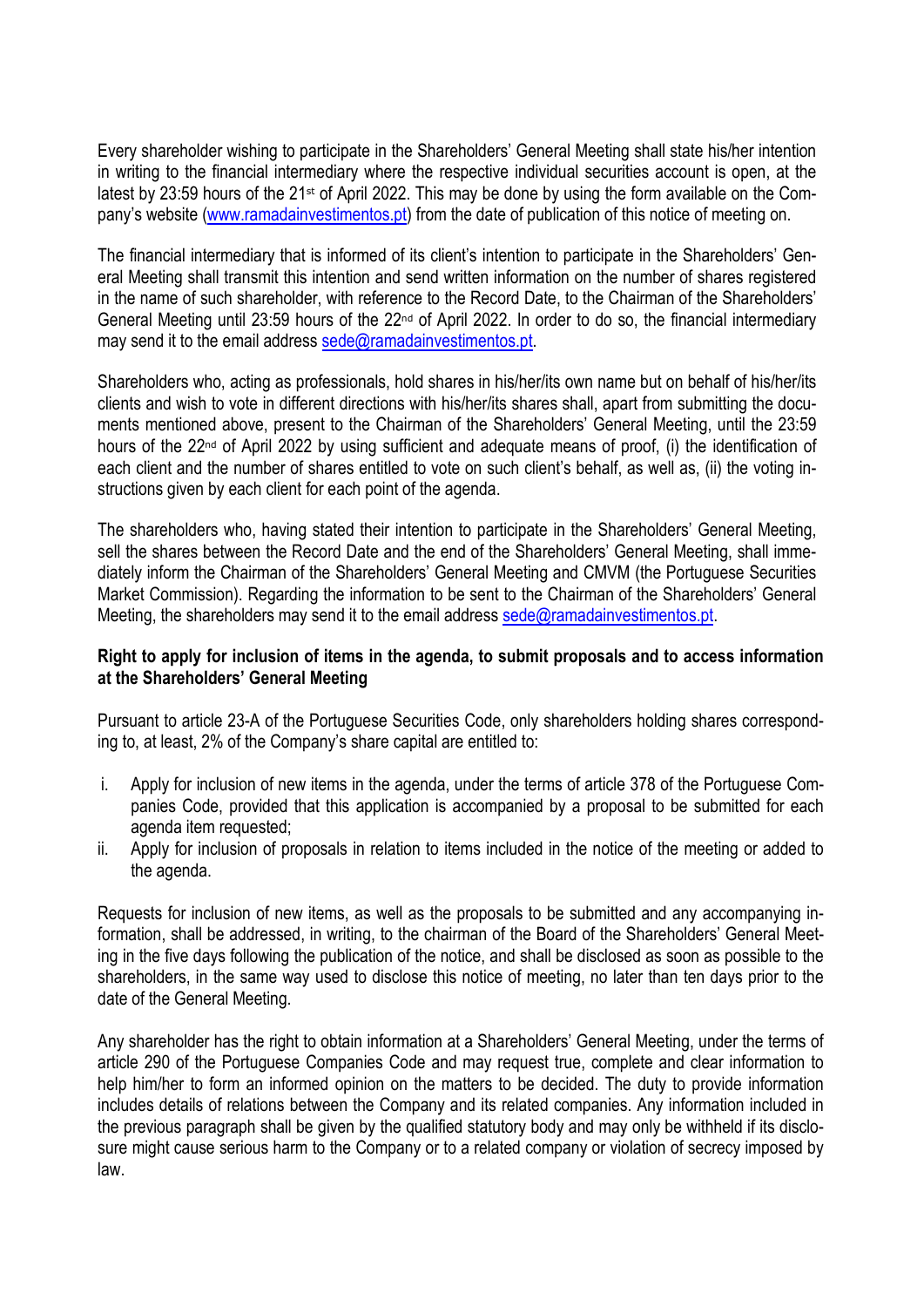# **Representation at the General Shareholders' Meeting**

Shareholders may be represented by means of a written representation sent to the Chairman of the Shareholders' General Meeting, by e-mail to [sede@ramadainvestimentos.pt,](mailto:sede@ramadainvestimentos.pt) or by delivery at the Company's head office latest by 23:59 hours of the 26<sup>th</sup> of April 2022. On the date of publication of this notice of meeting, the Company will make available a power of attorney minute on its website [\(www.ramadainvestimentos.pt\)](http://www.ramadainvestimentos.pt/) that may be used for such purpose.

A shareholder may appoint different representatives for the shares held in different securities accounts, without prejudice to the principle of unit of voting set forth in article 385 of the Portuguese Companies Code.

# **Correspondence Voting**

Votes by postal and electronic correspondence are allowed, as long as the Company has its shares admitted to trading in a regulated market.

(i) The vote declaration must be signed by the holder of the shares or by those who legally represent him/her, and the shareholder, if he/she is a natural person, must accompany the vote declaration with a certified copy of his/her identification document and, if it is a legal person, the signature must be recognized (by a notary, lawyer, or solicitor) as being in his/her capacity and with powers for the act.

The written declaration stating the shareholder's request to cast a postal vote must be delivered at the head office of the company, until the third business day before the scheduled date for the Shareholders' General Meeting, i.e. 26<sup>th</sup> of April 2022, with the shareholders identification and addressed to the Chairman of the Shareholders' General Meeting, provided that, proof of shareholder quality is given with reference to the Record Date, under the terms and within the period set out above.

Vote declarations must *(i)* indicate the point or points on the agenda to which it relates, *(ii)* indicate the specific proposal to which it is addressed, with indication of that of the proposers, as well as *(iii)* contain the precise and unconditional indication the voting direction for each proposal.

Votes cast by correspondence count for the verification of the constitutive quorum of the Shareholders' General Meeting, and the result of the voting by correspondence in relation to each item on the agenda is disclosed in the point to which it relates.

The postal vote issued shall be deemed to be revoked, in the event of the presence, at the Shareholders' General Meeting, of the shareholder who issued it or of a representative designated by him.

If the vote declarations omit the vote in relation to proposals presented before the date on which these same votes were cast, this shareholder will be deemed to abstain from these proposals.

The votes by correspondence are considered as negative votes in relation to deliberation proposals submitted after the date on which these same votes were cast.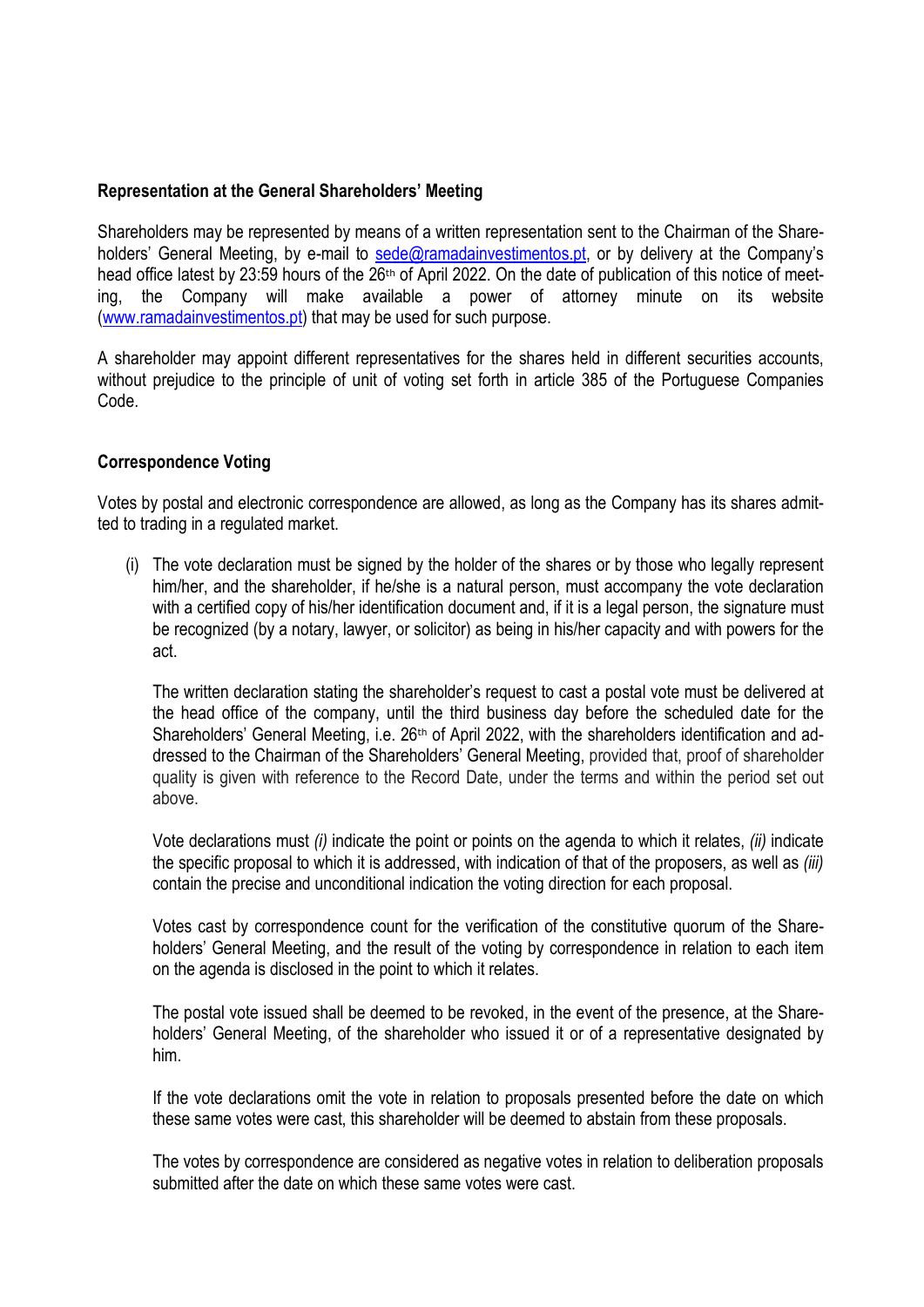It is the responsibility of the Chairman of the Shareholders' General Meeting to check the conformity of the declarations of vote by correspondence, and the votes corresponding to declarations that are not accepted will be deemed as not cast.

It is the Company's responsibility to ensure the confidentiality of votes cast by correspondence until the time of voting.

Ballot papers for points on the agenda are available at the company's website [\(www.ramadainvestimentos.pt\)](http://www.ramadainvestimentos.pt/) from the date of the publication of this notice of meeting on.

(i) Voting by electronic correspondence must be received under conditions equivalent to voting by postal correspondence, regarding intelligibility, guarantee of authenticity, confidentiality and other formalities. For this purpose, shareholders must complete the ballot's papers available on the Company's website [\(www.ramadainvestimentos.pt\)](http://www.ramadainvestimentos.pt/) and send it to the email address  $\text{sede}$ @ramadainvestimentos.pt, with the acknowledgments being replaced by a digital signature. Only electronic mail votes received in the above-mentioned email until 23:59 hours of the 26<sup>th</sup> of April 2022, will be considered valid. To exercise the right to vote by electronic correspondence, the shareholders must use voting ballots that, in a clear and unequivocal manner, express their voting sense. For this purpose, they must use the templates available on the website, and send them electronically as an attachment to the address [sede@ramadainvestimentos.pt.](mailto:sede@ramadainvestimentos.pt)

If this quorum is not reached on the scheduled date, the meeting is rescheduled for the  $20<sup>th</sup>$  of May 2022, at the same time and place, when no minimum quorum will be required.

This Notice of Meeting is published in the context of an international pandemic caused by the COVID-19 virus, continuing to impose the adoption of measures that aim to contain the spread of the virus among the participants of the Shareholders' General Meeting, reason why RAMADA INVESTIMENTOS will ensure the distance of the participants' places and the disinfection of materials and installations used.

In this particularly adverse context, the shareholders are requested to privilege the exercise of the right to vote by postal or electronic correspondence, under the terms detailed in this notice.

## **Personal data**

The personal data of shareholders or their representatives communicated to RAMADA INVESTIMENTOS will be used exclusively for the execution and management of the Shareholders' General Meeting that will take place on the day and time indicated in this Notice of Meeting.

Personal data will be collected and processed by RAMADA INVESTIMENTOS for the exclusive purposes of holding the Shareholders' General Meeting in strict compliance with the General Regulation on Data Protection, being kept for a maximum period of 30 (thirty) days after collection or in accordance with a legal obligation that may determine the extension of this period.

It is hereby informed that the data owner will be granted the rights of access, rectification, elimination, limitation and opposition to the treatment and, for this purpose, the request must be addressed to the Company, through the email address [sede@ramadainvestimentos.pt](mailto:sede@ramadainvestimentos.pt) or by postal mail to the address of the company's registered office, located at Rua Manuel Pinto de Azevedo, 818, 4100-320 Porto.